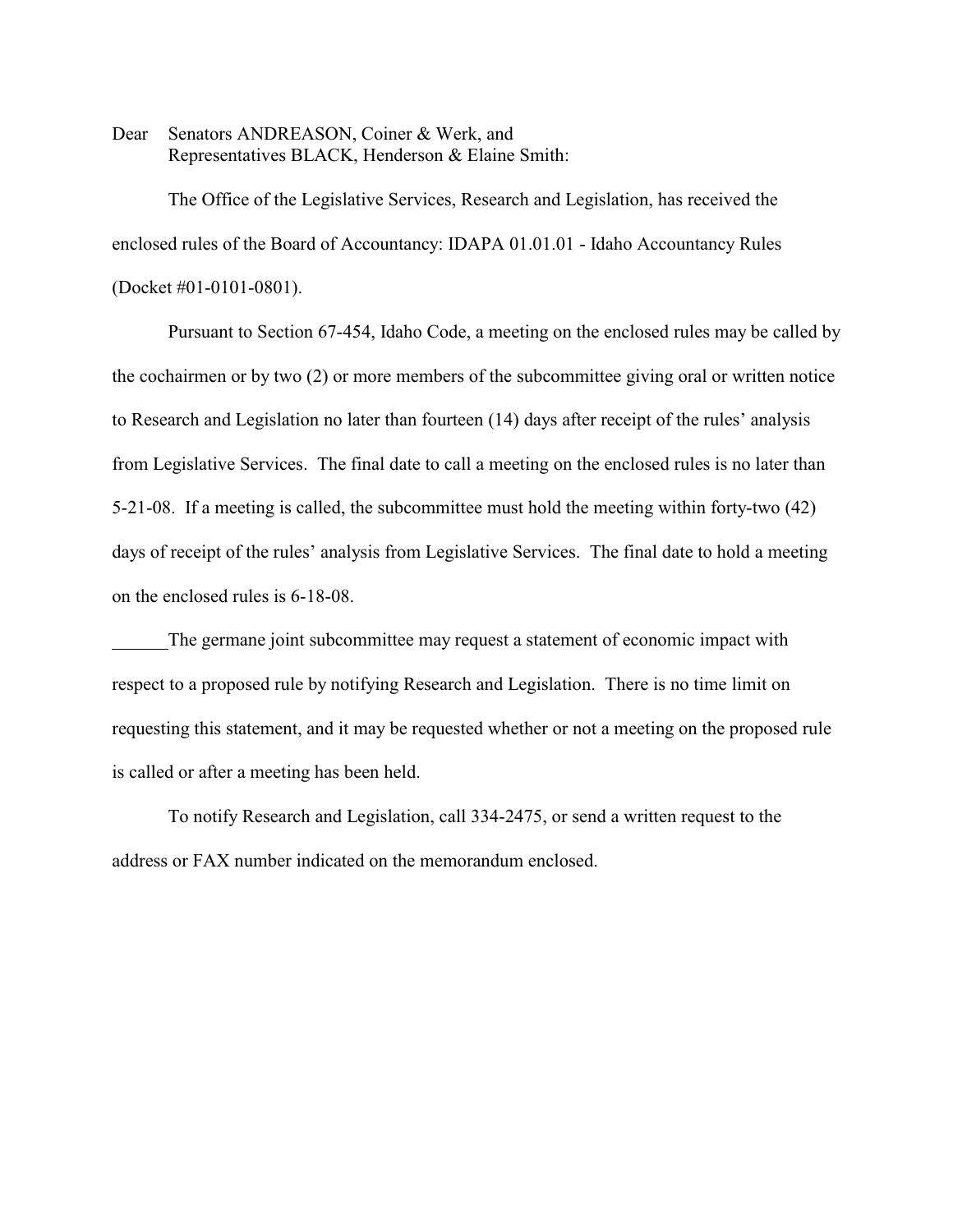# **MEMORANDUM**

TO: Subcommittees for Administrative Rules Review of the Senate Commerce and Human Resources Committee and the House Business Committee FROM: Eric Milstead, Principal Research Analyst DATE: May 2, 2008 SUBJECT: Idaho State Board of Accountancy - IDAPA 01.01.01 (Docket No. 01-0101-0801)

The Idaho State Board of Accountancy has submitted notice of temporary and proposed rulemaking at IDAPA 01.01.01 -- Idaho Accountancy Rules. According to the Board of Accountancy, the temporary and proposed rule implements changes stemming from the passage of House Bill 379. The rule also reflects other updates. The effective date of the temporary rule is July 1, 2008.

Among other revisions, the temporary and proposed rule reflects the following:

- ! Implements House Bill 379 by revising provisions relating to practice privileges, license reciprocity, qualifications, licensure reinstatement, and re-entry from inactive or retired status. The rule also revises provisions relating to continuing education requirements including a requirement to complete coursework on Idaho statutes and rules. These revisions appear to be consistent with the provisions of House Bill 379. (See Proposed Rule, pages 17, 19, and 20 through 22).
- ! Adopts the 2008 Model Code of Conduct issued by the National Association of State Boards of Accountancy and also provides that the Board may disclose to appropriate authorities information relating to filed complaints in cases where the Board is cooperating with other states in certain investigations and enforcement. (See Proposed Rule, page 15).
- Provides requirements relating to "Good Moral Character" including:
	- Applicants have the burden of demonstrating good moral character as defined in Idaho Code;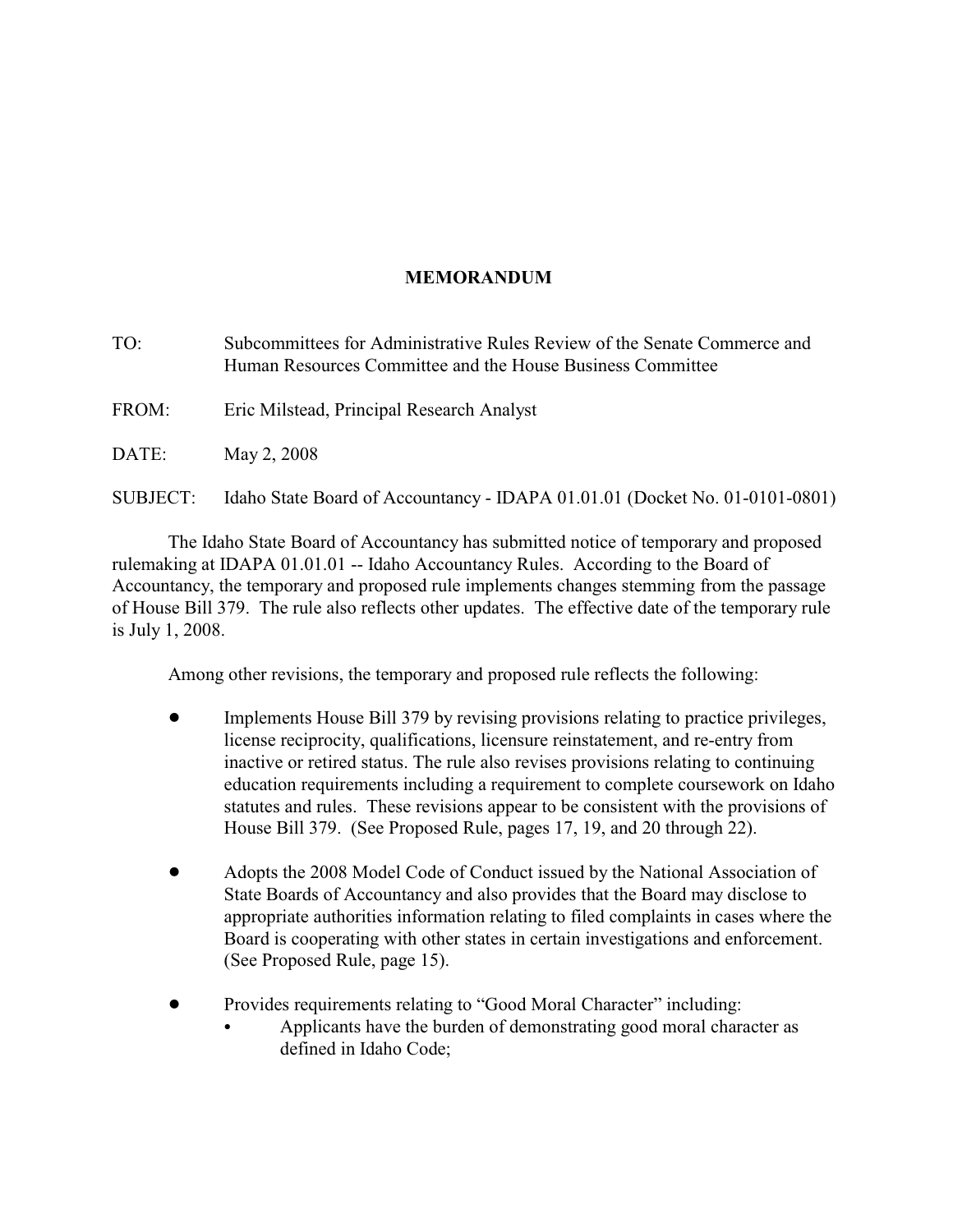- Provides what constitutes prima facie evidence of a lack of good moral character; and,
- Provides factors which may be considered in determining the rehabilitation of moral character. (See Proposed Rule, page 18).
- ! Eliminates fees related to practice privileges. (See Proposed Rule, page 26).

The proposed rule appears to be within the authority granted to the Board under Section 54-204, Idaho Code.

cc: Barbara R. Porter, Executive Director, Board of Accountancy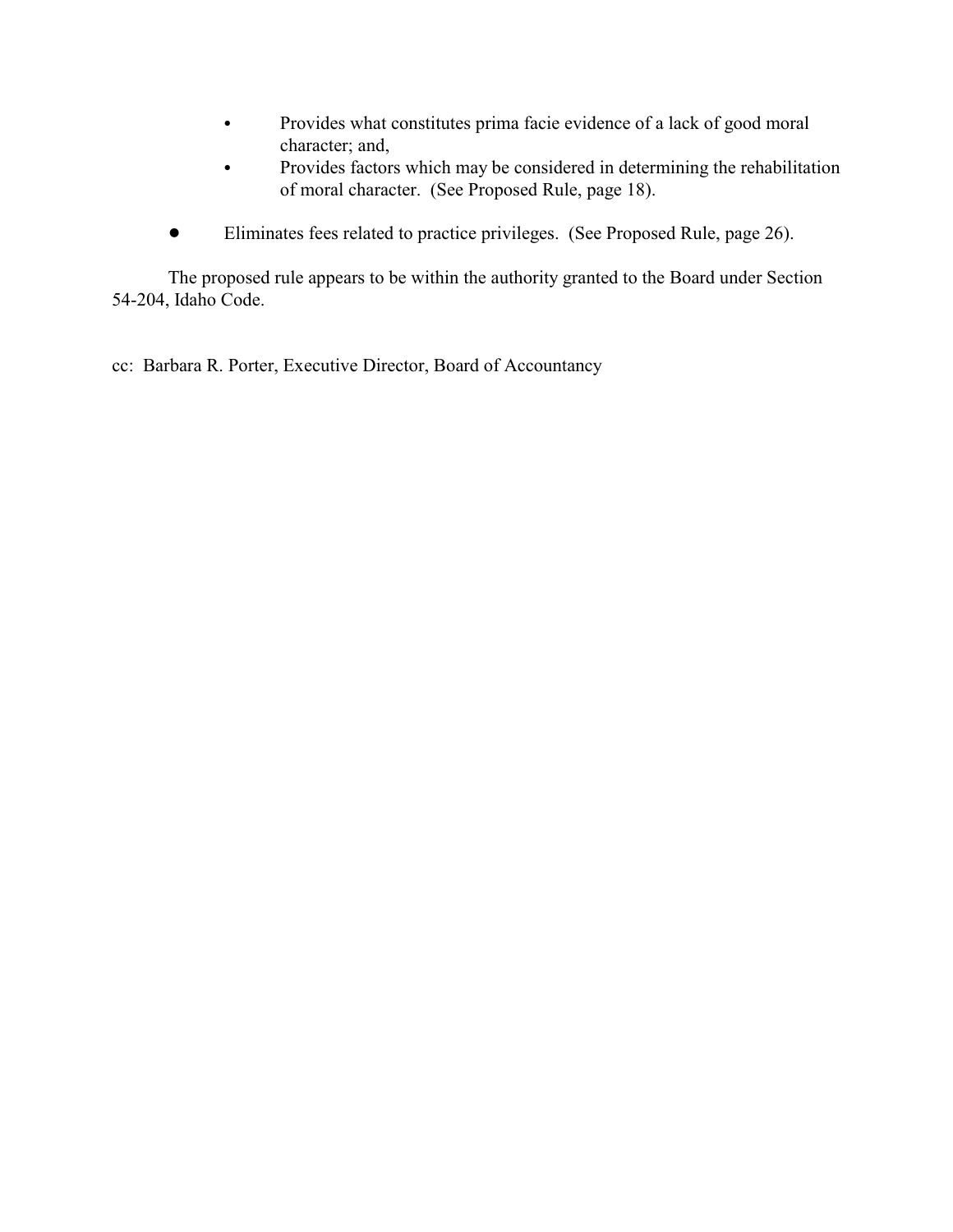# **IDAPA 01 - BOARD OF ACCOUNTANCY**

## **01.01.01 - IDAHO ACCOUNTANCY RULES**

## **DOCKET NO. 01-0101-0801**

## **NOTICE OF RULEMAKING - TEMPORARY AND PROPOSED RULE**

**EFFECTIVE DATE:** The effective date of the temporary rule is July 1, 2008.

**AUTHORITY:** In compliance with Sections 67-5221(1) and 67-5226, Idaho Code, notice is hereby given that this agency has adopted a temporary rule, and proposed rulemaking procedures have been initiated. The action is authorized pursuant to Section 54-204(1) Idaho Code.

**PUBLIC HEARING SCHEDULE:** Public hearing(s) concerning this rulemaking will be scheduled if requested in writing by twenty-five (25) persons, a political subdivision, or an agency, not later than June 18, 2008.

The hearing site(s) will be accessible to persons with disabilities. Requests for accommodation must be made not later than five (5) days prior to the hearing, to the agency address below.

**DESCRIPTIVE SUMMARY:** The following is the required finding and concise statement of its supporting reasons for adopting a temporary rule and a nontechnical explanation of the substance and purpose of the proposed rulemaking: HB 379 was passed in 2008 with an effective date of July 1st. These rules implement the legislative changes and consolidate other minor updates. The primary changes coming from HB 379 are to remove the notice and fee requirements for out-of-state licensees to practice in Idaho, and to clarify client record confidentiality. Additionally the rule proposal: incorporates national standards by reference and updates their effective dates; clarifies the Board's ability to share disciplinary investigations with other State Boards of Accountancy; explains the evidence used to apply the good moral character requirement set forth in statute; defines a requirement for an ethics component in Idaho's Continuing Professional Education; and housekeeping items regarding the CPA Examination and the Peer Review program.

**TEMPORARY RULE JUSTIFICATION:** Pursuant to Section(s) 67-5226(1)(a*) and (b)*, Idaho Code, the Governor has found that temporary adoption of the rule is appropriate for the following reasons: HB 379 was passed in 2008 with an effective date of July 1st. These rules implement the legislative changes and consolidate other minor updates. DFM advised our agency to combine both into one set of rule changes, which has been very efficient time-wise and cost-wise.

**FEE SUMMARY:** Pursuant to Section 67-5226(2), the Governor has found that the fee or charge being imposed or increased is justified and necessary to avoid immediate danger and the fee is described herein: N/A

**FISCAL IMPACT:** The following is a specific description, if applicable, of any negative fiscal impact on the state general fund greater than ten thousand dollars (\$10,000) during the fiscal year: N/A

**NEGOTIATED RULEMAKING:** Pursuant to IDAPA 04.11.01.811, negotiated rulemaking was not conducted because the changes were discussed in public meetings and newsletters, without any objections from the public.

**ASSISTANCE ON TECHNICAL QUESTIONS, SUBMISSION OF WRITTEN COMMENTS:** For assistance on technical questions concerning the temporary and proposed rule, contact Barbara R. Porter, Executive Director, at 208-334-2490*.*

Anyone may submit written comments regarding the proposed rulemaking. All written comments must be directed to the undersigned and must be delivered on or before June 26, 2008.

DATED this 24th Day of April, 2008.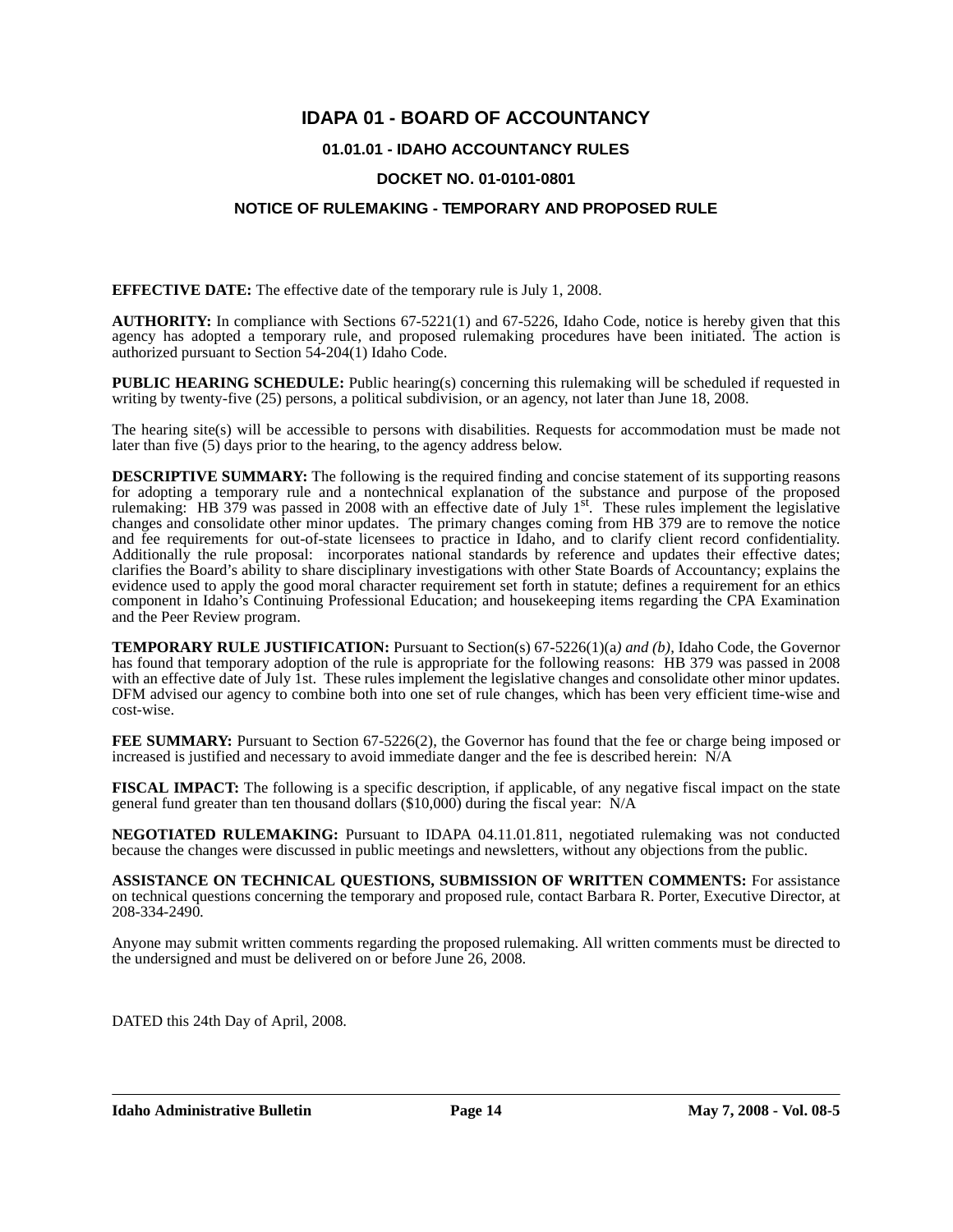Barbara R. Porter, Executive Director Idaho State Board of Accountancy 1109 Main Street, Owyhee Plaza Suite 470 PO Box 83720 Boise, Idaho 83720-0002 Phone: 208-334-2490 Fax: 208-334-2615 E-mail: bporter@isba.idaho.gov

## **THE FOLLOWING IS THE TEXT OF DOCKET NO. 01-0101-0801**

## **004. INCORPORATION BY REFERENCE (RULE 004).**

The following documents are hereby incorporated by reference into IDAPA 01.01.01 and can be obtained at the Board office. Licensees are required to comply with the following standards when applicable. (3-1-05)

**01. AICPA Standards**. 200<del>7</del>8 AICPA Professional Standards, except as superceded by Section 54-<br>daho Code. <del>(3-30-07)</del>(7-1-08)T 206(8), Idaho Code.

**02. CPE Standards**. 2002 Statements on Standards for Continuing Professional Education Programs jointly approved by NASBA and AICPA. (4-2-03)

**03. PCAOB Standards**. 20078 Standards issued by the Public Company Accountability Oversight Board.  $(3-30-07)(7-1-08)T$ 

**04. NASBA Model Code of Conduct**. 2008 Model Code of Conduct issued by the National Association of State Boards of Accountancy.

## *(BREAK IN CONTINUITY OF SECTIONS)*

#### **006. PUBLIC RECORDS (RULE 006).**

**01. Documents Exempt from Public Disclosure**. Pursuant to Section 9-340B(1), Idaho Code, the Board office shall not disclose the filing of a complaint, the nature of a complaint, nor the details of an investigation, except to disclose such information to appropriate authorities in cases where the Board is cooperating with other states in investigation and enforcement concerning violations of the Idaho accountancy act and rules and comparable acts of other states. *(4-2-03)*(7-1-08)T

#### **02. Documents Open for Public Inspection**. (4-2-03)

**a.** Final, formal enforcement actions such as fines, assessment of expenses, revocations or suspensions.  $(4-2-03)$ 

**b.** Probations and conditions may be subject to public disclosure whenever the Board believes it is in the public interest. Following a hearing or the entry of a consent agreement, the Board may publish a summary of any order issued by it, in a newsletter or newspapers of general circulation. The Board may also advise anyone requesting such information of the contents of any order issued by it. (4-2-03)

**c.** All rules issued by this agency. (4-2-03)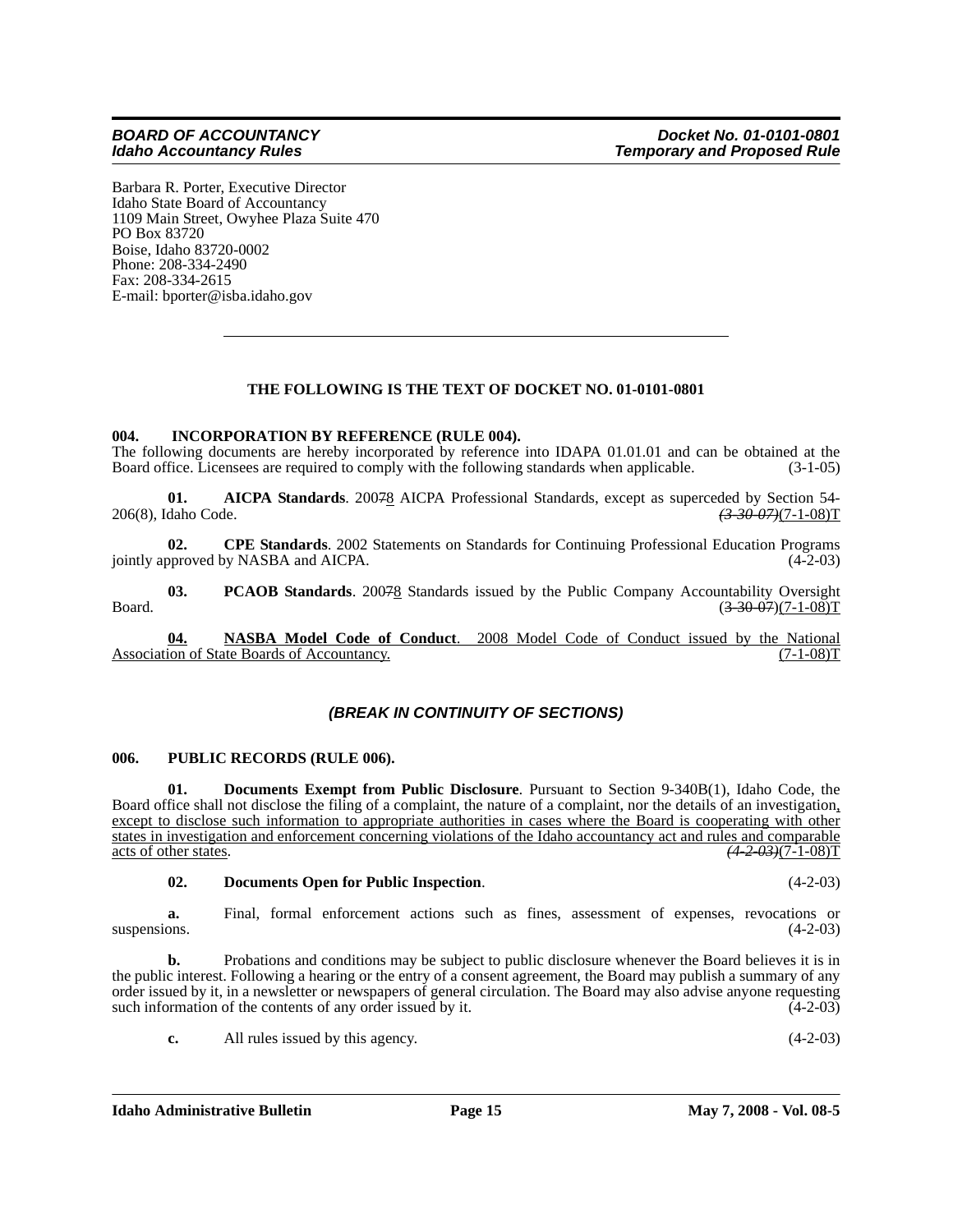#### **007. -- 009. (RESERVED).**

#### **010. DEFINITIONS (RULE 010).**

The Idaho State Board of Accountancy adopts the definitions set forth in Section 54-206, Idaho Code. In addition, as used in this chapter:  $(4-2-03)$ 

| Administering Organization. An entity that has met, and at all relevant times continues to meet, |  |            |
|--------------------------------------------------------------------------------------------------|--|------------|
| the standards specified by the Board for administering peer reviews.                             |  | $(4-2-03)$ |

| 02.<br><b>Board.</b> The Board or its designated representative. | $(4-2-03)$ |
|------------------------------------------------------------------|------------|
|------------------------------------------------------------------|------------|

**03.** Candidate. Applicants approved to sit for the CPA Examination. (4-2-03)

*05. CPCAF. Center for Public Company Audit Firms of the AICPA. (4-6-05)*

**065.** CPE. Continuing Professional Education. (4-2-03)(7-1-08)T

**08. Monitoring Organization**. An independent body that oversees the self-regulatory programs of the

**06.** Ethics CPE. Programs in ethics include topics such as ethical reasoning, state-specific statutes and rules, and standards of professional conduct, including those of other applicable regulatory bodies. (7-1-08)T

**07. Examination Window**. The three-month period in which candidates have an opportunity to take the CPA Examination.(3-16-04)

| CPCAF.                                                                                                                                                                                                                                                                            | ,,,,, | thomeoring organization. The macpenaeut boay that overloces the sent regarding y programs of the                                                                    | $(4-6-05)$  |
|-----------------------------------------------------------------------------------------------------------------------------------------------------------------------------------------------------------------------------------------------------------------------------------|-------|---------------------------------------------------------------------------------------------------------------------------------------------------------------------|-------------|
|                                                                                                                                                                                                                                                                                   | 09.   | <b>NASBA.</b> The National Association of State Boards of Accountancy.                                                                                              | $(3-16-04)$ |
|                                                                                                                                                                                                                                                                                   | 10.   | National Candidate Database. The National Association of State Boards of Accountancy<br>database of all CPA Examination candidates on a nationwide basis.           | $(3-16-04)$ |
|                                                                                                                                                                                                                                                                                   | 11.   | <b>Oversight Committee.</b> The Peer Review Oversight Committee.                                                                                                    | $(4-2-03)$  |
| <b>Peer Review.</b> The study, appraisal or review, by a licensee who is not affiliated with the licensee or<br>12.<br>firm being reviewed, of one (1) or more aspects of the professional work of a licensee or firm that issues attest or<br>compilation reports.<br>$(4-2-03)$ |       |                                                                                                                                                                     |             |
|                                                                                                                                                                                                                                                                                   | 13.   | <b>Reporting Form.</b> CPE reporting form.                                                                                                                          | $(4-2-03)$  |
|                                                                                                                                                                                                                                                                                   | 14.   | <b>State-Specific Ethics for Idaho.</b> A two-hour CPE course on Idaho accountancy statures and rules,<br>which is exempt from the Statements on Standards for CPE. | (7-1-08)T   |

**15. Test Delivery Service Provider**. Prometric is tThe contract vendor that delivers the computer-<br><sup>2</sup>A Examination. (3.46.04)(7-1-08)T based CPA Examination.

**1***5***6. Verification of Employment and Experience Evaluation Form**. Work experience verification form.  $(4-2-03)$ 

**167.** Year of Review. The calendar year during which a peer review is conducted. (4-2-03)

**17<u>8</u>.** Year Under Review. The twelve-month (12) period that is reviewed by the reviewers. (4-2-03)

## *(BREAK IN CONTINUITY OF SECTIONS)*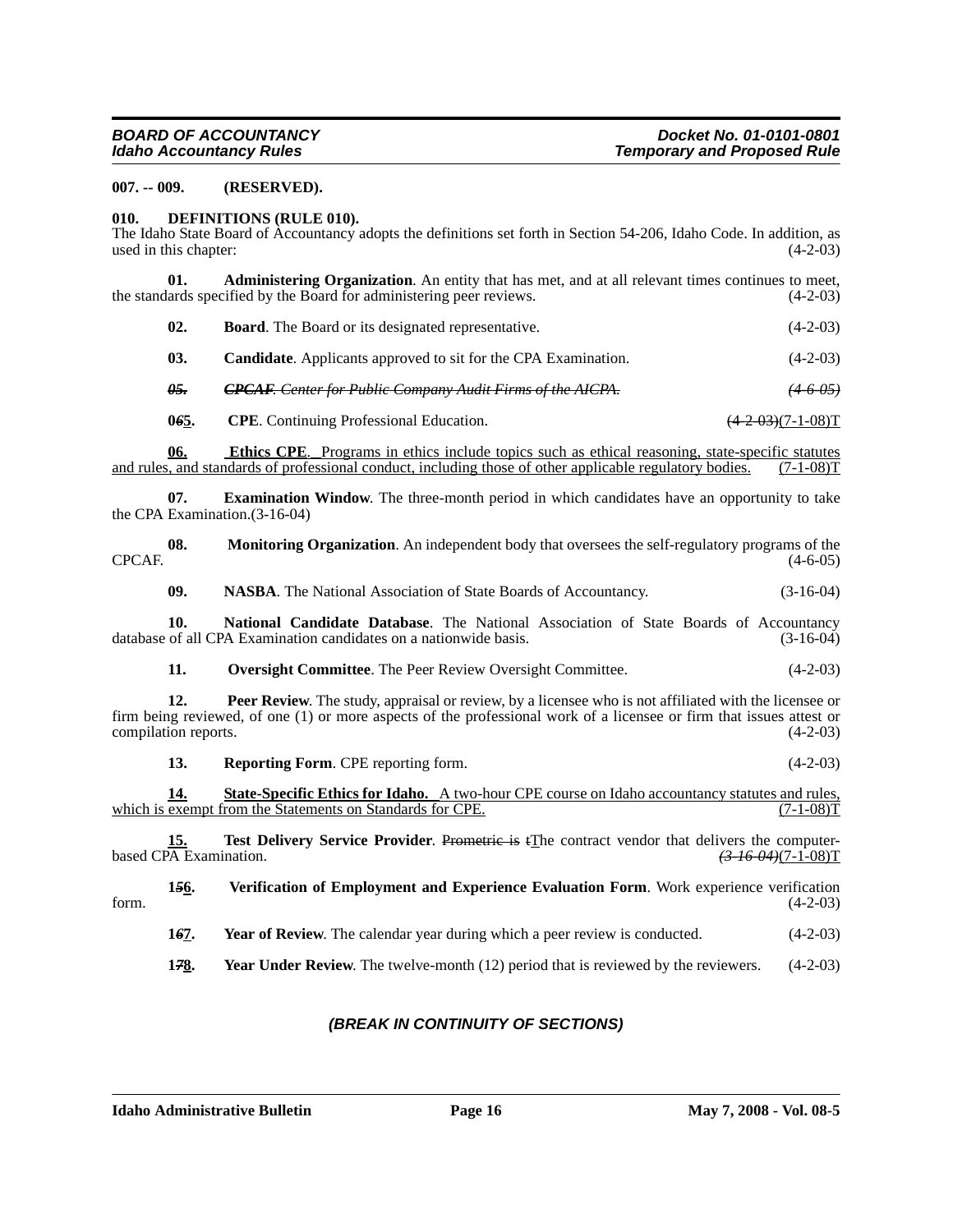| 012.         |                  | <b>BOARD RESPONSIBILITIES (RULE 012).</b><br>The Board has these primary responsibilities:                                                                                                        | $(4-2-03)$                   |
|--------------|------------------|---------------------------------------------------------------------------------------------------------------------------------------------------------------------------------------------------|------------------------------|
|              | 01.              | <b>Public Protection.</b> To protect the public;                                                                                                                                                  | $(4-2-03)$                   |
|              | 02.              | <b>Rules of Conduct</b> . To adopt and enforce rules of professional ethics and conduct to be observed by<br>certified public accountants and licensed public accountants in this state;          | $(4-2-03)$                   |
| Examination; | 03.              | <b>Exam Applicants.</b> To determine and review the qualifications of applicants for the Uniform CPA                                                                                              | $(4-2-03)$                   |
|              | 04.              | CPA Examination. To administer the Uniform CPA Examination;                                                                                                                                       | $(4-2-03)$                   |
|              | 0.5 <sub>1</sub> | Initial Licenses and Practice Privileges. To grant CPA certificates and practice privileges to those<br>who have met the legal requirements;                                                      | $(4-2-03)$                   |
|              | 06.              | License <b>and Practice Privileges</b> Renewal. To annually renew the licenses and practice privileges<br>of qualifying certified public accountants and licenses of licensed public accountants; | $(4 - 2 - 03)(7 - 1 - 08)$ T |
|              | 07.              | <b>CPE</b> . To monitor and enforce compliance with continuing professional education requirements;                                                                                               | $(4-2-03)$                   |
|              | 08.              | Hearings. To conduct administrative hearings in accordance with state statutes and Board rules;                                                                                                   | $(4-2-03)$                   |
|              | 09.              | Firm Registration. To register public accounting firms;                                                                                                                                           | $(4-2-03)$                   |
|              | 10.              | Peer Review. To monitor compliance with the peer review program;                                                                                                                                  | $(4-2-03)$                   |
|              | 11.              | <b>Enforcement</b> . To curtail activities by unlicensed persons representing themselves as certified<br>public accountants or licensed public accountants; and                                   | $(4-2-03)$                   |
|              | 12.              | <b>Other.</b> To administer other provisions of Title 54, Chapter 2, Idaho Code.                                                                                                                  | $(4-2-03)$                   |

## *(BREAK IN CONTINUITY OF SECTIONS)*

## **016. DUTIES OF THE EXECUTIVE DIRECTOR (RULE 016).**

**01.** CPA Examination. The executive director shall determine when the prerequisites and procedures for examination qualification have been satisfactorily completed and shall submit a list of the approved names of exam applicants at each Board meeting. (4-2-03) exam applicants at each Board meeting.

**02. Licensure or Practice Privileges**. The executive director shall determine when the prerequisites and procedures for licensure or practice privileges have been satisfactorily completed and shall submit a list of the approved names for licensure or practice privileges at each Board meeting.  $(4-2-0.03)(7-1-0.08)$ 

**03. Minutes**. The executive director shall insure that accurate minutes of the meetings of the Board are kept. (4-2-03)

**04. Records**. The executive director shall insure that complete records are kept of all applications for examination. The executive director shall keep a list of the names of persons issued licenses-or granted practice privileges as certified public accountants, persons issued licenses to practice as licensed public accountants, registered firms, final formal disciplinary action, and such other records as deemed necessary by the Board or executive director.  $(4-2-03)(7-1-08)T$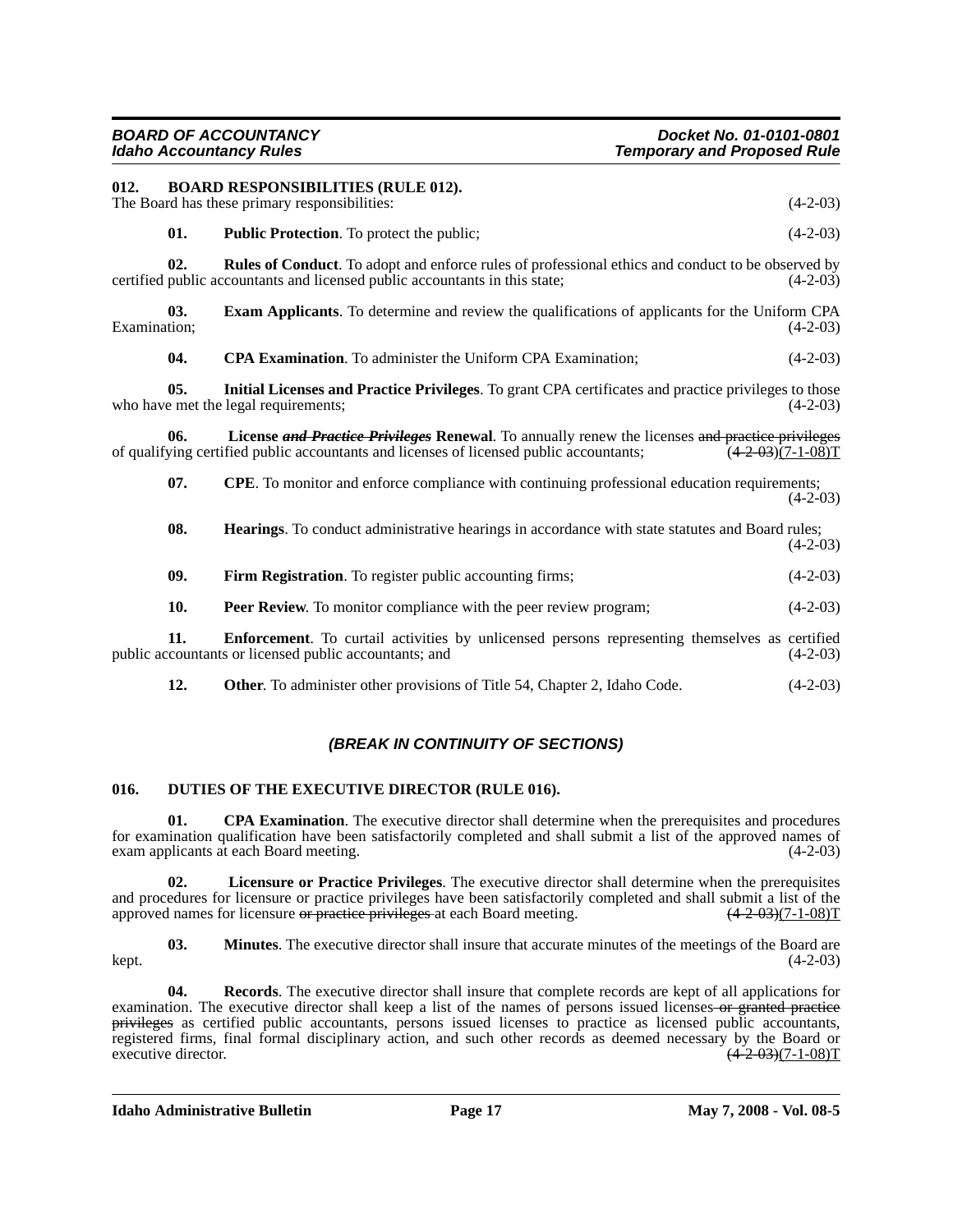**05.** Other Duties. The executive director shall perform other administrative duties as assigned by the  $\beta$ Board. (4-2-03)

## **020. GOOD MORAL CHARACTER.**

**01. Demonstrating Good Moral Character**.Applicants have the burden of demonstrating good moral character as defined by Section 54-206(11), Idaho Code, in the manner specified by the Board in its application forms.  $(7-1-08)T$ forms.  $(7-1-08)T$ 

**02. Evidence.** Prima facie evidence of a lack of good moral character includes, but is not limited to:  $(7-1-08)T$ 

**a.** Any deferred prosecution agreement involving an admission of wrongdoing, or any criminal conviction, including conviction following a guilty plea or plea of nolo contendere, for any felony or any crime, an essential element of which is fraud, dishonesty, or deceit, or any other crime which evidences an unfitness of the applicant to provide professional services in a competent manner and consistent with the public safety: (7applicant to provide professional services in a competent manner and consistent with the public safety;

**b.** Revocation of any license or other authority to practice by or before any state, federal, foreign or regulatory authority: or  $(7-1-08)$ other licensing or regulatory authority; or

Any act which would be grounds for revocation or suspension of a license if committed by a ard. licensee of the Board.

**03. Rehabilitation.** Factors which the Board may consider in determining rehabilitation of moral character include, but are not limited to, completion of criminal probation, restitution, community service, military or other public service, the passage of time without the commission of further crime or act demonstrating a lack of good moral character, the expungement of any conviction or reduction of a conviction from a felony to misdemeanor.

 $(7-1-08)T$ 

## **02***0***1. -- 099. (RESERVED).**

## *(BREAK IN CONTINUITY OF SECTIONS)*

## **101. APPLICATIONS -- AUTHORIZATION TO TEST AND NOTIFICATION TO SCHEDULE -- TIME AND PLACE -- CHANGE OF ADDRESS (RULE 101).**

**01. Applications**. Applications to take the CPA Examination must be made on a form prescribed by the Board and filed with the Board office by a due date specified by the Board in the application form. An application will not be considered filed until the fee as required in Rule 700 and all required supporting documents have been received, including proof of identity as determined by the Board and specified on the application form, and official transcripts sent directly from the college or university to the Board office as proof that the applicant has satisfied the education requirement.  $(3-16-04)(7-1-08)T$ education requirement.

**02. Authorization to Test and Notification to Schedule**. The Board will forward notification of eligibility in the form of an Authorization to Test (ATT) to the candidate and NASBA's national candidate database. The ATT is issued for the test section(s) the candidate applied. Candidates shall pay the actual fees charged by the AICPA, the national candidate database, and the test delivery service provider directly to NASBA. Eligible candidates will receive a Notice to Schedule (NTS) for the CPA Examination from NASBA. The NTS is valid for six (6) months from the date issued. A candidate's ATT lasts as long as the NTS is valid, or until the candidate tests whichever occurs first. However, the ATT will expire ninety (90) days after it is issued if the candidate has not requested an NTS and paid the appropriate fees to NASBA.  $(3-16-04)(7-1-08)T$ requested an NTS and paid the appropriate fees to NASBA.

**03. Time and Place of Examination**. Eligible candidates who have received an NTS shall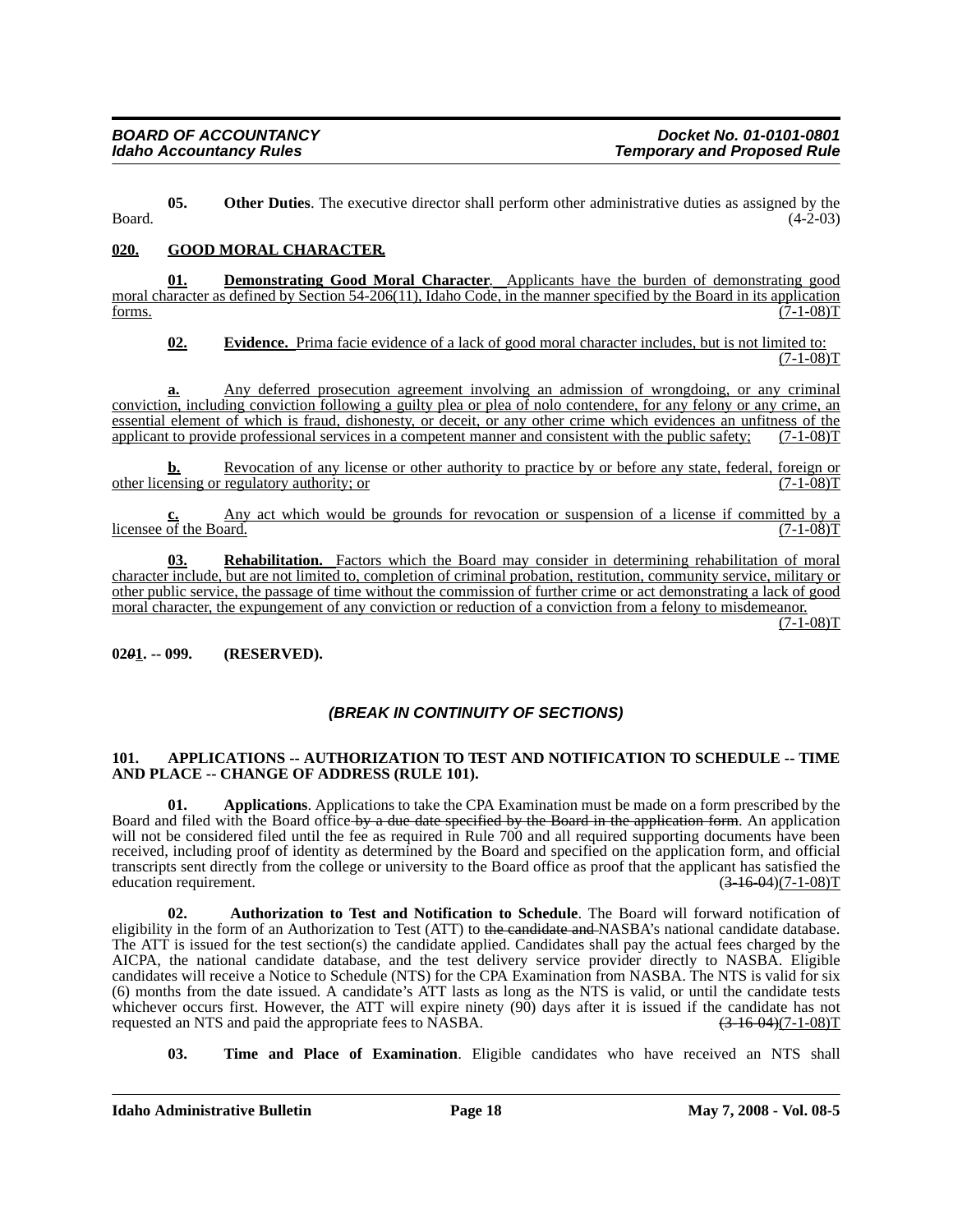independently contact a test delivery center operator identified by the Board to schedule the time and place for the examination at an approved test site.

**04. Change of Address**. Candidates must file a change of address with the Board within thirty (30) days of the change.  $(4-2-03)$ 

## *(BREAK IN CONTINUITY OF SECTIONS)*

#### **301. ANNUAL LICENSE RENEWAL AND LATE FEE (RULE 301).**

**01.** Renewal. Licenses shall expire on June 30 of each year. Practice privileges shall be granted through June 30 of each year provided the individual maintains an active license in good standing in his state of principle place of business. To renew, an individual must submit a renewal form and appropriate fee by the prescribed date. The renewal form shall require the individual to provide a business address and phone number, residence address and phone number, business connection or employer, whether or not the individual's work is subject to peer review, affidavit of good moral character, and other information as deemed necessary by the Board.

 $(4-2-03)(7-1-08)T$ 

**02.** Non-Renewal. Individuals choosing not to renew their license or practice privileges shall notify the Board, on the renewal form by the expiration date, of their intention. Upon such notification, the license or privileges shall be deemed lapsed. Individuals with lapsed licenses or practice privileges shall not publicly display their wall certificates, use the title CPA or LPA, or provide services that are reserved to licensees. $(4-2.03)(7-1.08)$ T

**Late Fee**. Licenses and practice privileges renewed after July 1, but before August 1, shall be subject to the late renewal fee as prescribed in Rule 703. After August 1, any license not renewed shall be deemed lapsed and is subject to reinstatement pursuant to Section 54-211, Idaho Code. (3-20-04)(7-1-08)T

#### **302. NOTIFICATION OF CHANGE OF ADDRESS, FELONY CHARGES, OR ACTIONS TAKEN (RULE 302).**

Within thirty (30) days after its occurrence, a licensee or individual granted practice privileges shall notify the Board, in writing, of:  $(4-2.03)(7-1-08)T$ 

**01. Address Change**. A change in the licensee's business address, residence address, or business connection, employer, or principal place of business; (4-2-03)

**02. Felony Charge**. Any felony charges; or (4-2-03)

**03. Actions Taken**. The issuance, denial, disciplinary action, restriction, revocation, or suspension of a certificate, license, or permit by another state or by any federal agency. (3-20-04)

#### **303. PRACTICE PRIVILEGES (RULE 303).**

**Substantially Equivalent**. An individual who holds an active license in good standing in another state, whose principal place of business is not in this state, seeking is automatically granted practice privileges in this state. There are no notice or fee requirements for practice privileges. Practice privilege holders are subject to the disciplinary authority of the Board, which they consent to by any act of practicing in this state., must certify, on a form prescribed by the Board, that either: form prescribed by the Board, that either:

*a. The individual's license is from a jurisdiction with education, examination, and experience requirements comparable to or exceeding such requirements in this state; or (4-2-03)*

*b. The individual licensee's education, examination, and experience qualifications are comparable to or exceed such requirements of this state; or (3-20-04)*

**Idaho Administrative Bulletin Page 19 May 7, 2008 - Vol. 08-5**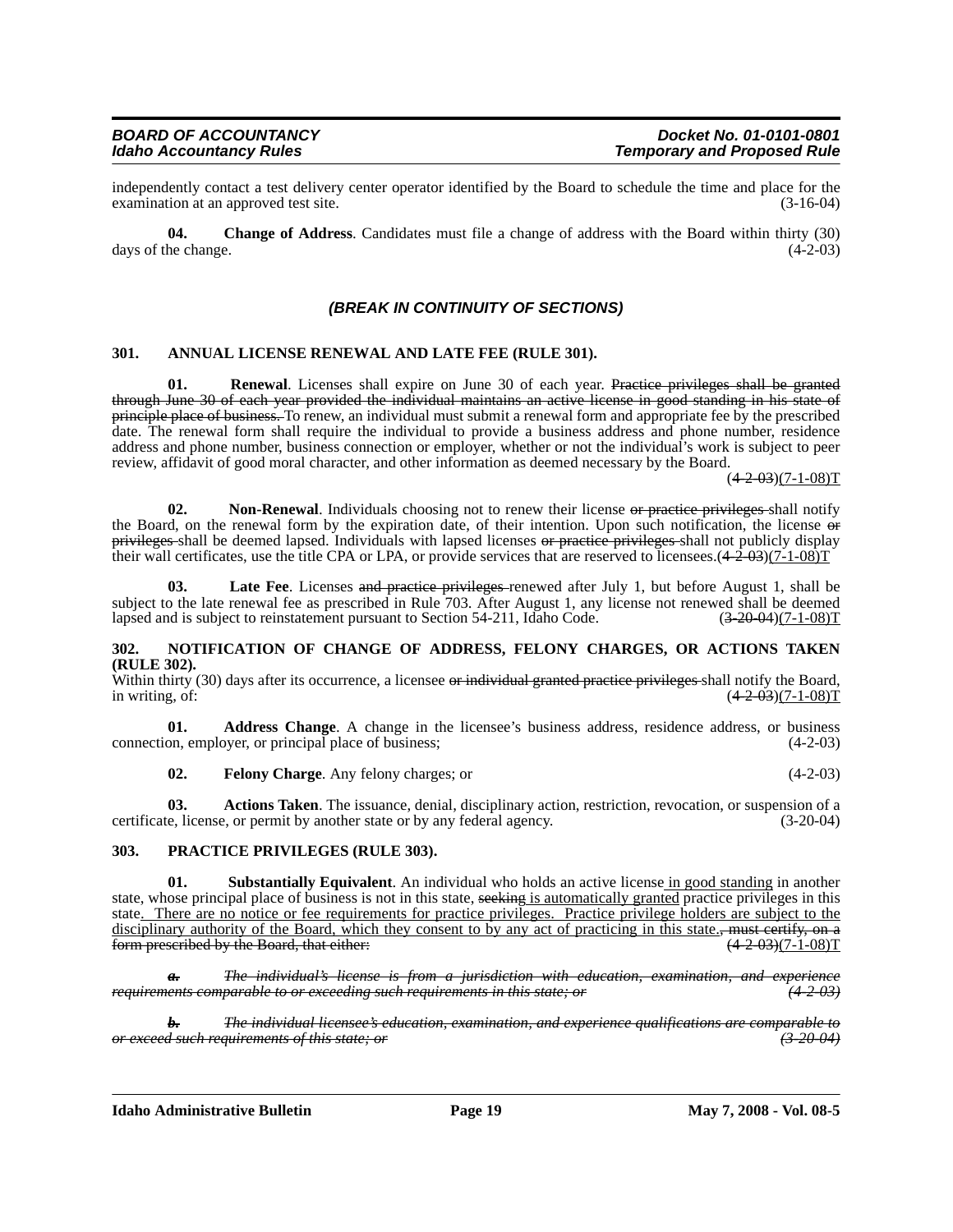| <b>BOARD OF ACCOUNTANCY</b>    | Docket No. 01-0101-0801            |
|--------------------------------|------------------------------------|
| <b>Idaho Accountancy Rules</b> | <b>Temporary and Proposed Rule</b> |

*c. The individual has no less than four (4) years' experience, provided the experience was obtained after original licensure as a certified public accountant and within the ten (10) years immediately preceding the practice privilege application. (3-20-04)*

*02. Notice. A qualified individual seeking practice privileges in this state must comply with the notice requirement as follows: (4-2-03)*

*a. Notice shall be on forms prescribed by this Board providing such information as deemed necessary by the Board; (4-2-03)*

*b. Notice is immediately due and shall be received by the Board within fifteen (15) days after the qualified individual knowingly avails himself of the laws of this state by either accepting an engagement or an assignment to render professional services to persons in this state, or offering to render professional services through direct solicitation or marketing targeted to persons in this state, whether or not the qualified individual physically enters this state; (4-2-03)*

*c. The qualified individual shall accept responsibility for compliance with the Idaho Accountancy Act and these rules; (4-2-03)*

*d. Notice shall include a statement from the qualified individual agreeing to notify the Board and submit a reciprocity license application if the individual moves his principal place of business to this state; and*

*(4-2-03)*

#### *e. Notice must be accompanied by the fee prescribed in Rule 701. (4-2-03)*

**03. Internet Disclosures**. An individual entering into an engagement to provide professional services via a web site, pursuant to *Idaho* practice privileges-granted by Idaho, shall disclose, via their web site, their principle principal state of licensure, license number, and address. A firm offering or rendering professional services to Idaho businesses or residents via a web site shall provide, in the web site's homepage, a means for regulators and the public to contact a responsible licensee in charge at the firm regarding complaints, questions, or regulatory compliance. Such a firm or individual consents to the disciplinary authority of the Board by the act of providing services via a web site.  $(4.2-0.3)(7-1-0.8)T$ 

*04. Exclusion. Non-resident individuals shall not be deemed to have entered this state for purposes of Section 54-227, Idaho Code and notice is not required if the individual's contact with this state is limited to any of the following activities: (4-2-03)*

| a.         | Teaching either a college or continuing professional education course; | <del>(4203)</del> |
|------------|------------------------------------------------------------------------|-------------------|
| $h_{\tau}$ | <i>Delivering a lecture;</i>                                           | $(4 - 2 - 03)$    |
| $e_{i}$    | Moderating a panel discussion;                                         | $(4 - 2 - 03)$    |

*d. Rendering professional services to the individual's employers or to persons employed by the individual's employer, including affiliated, parent, or subsidiary entities, provided such services are not rendered for the employer's clients;* 

*e. Performing peer reviews for a qualified administering organization; (4-2-03)*

*f. Providing professional services during no more than ten (10) days cumulatively in any calendar year by either accepting an engagement or an assignment to render Professional Services to persons in this state, or offering to render Professional Services through direct solicitation or marketing targeted to persons in this state, whether or not the qualified individual physically enters this state. (4-2-03)*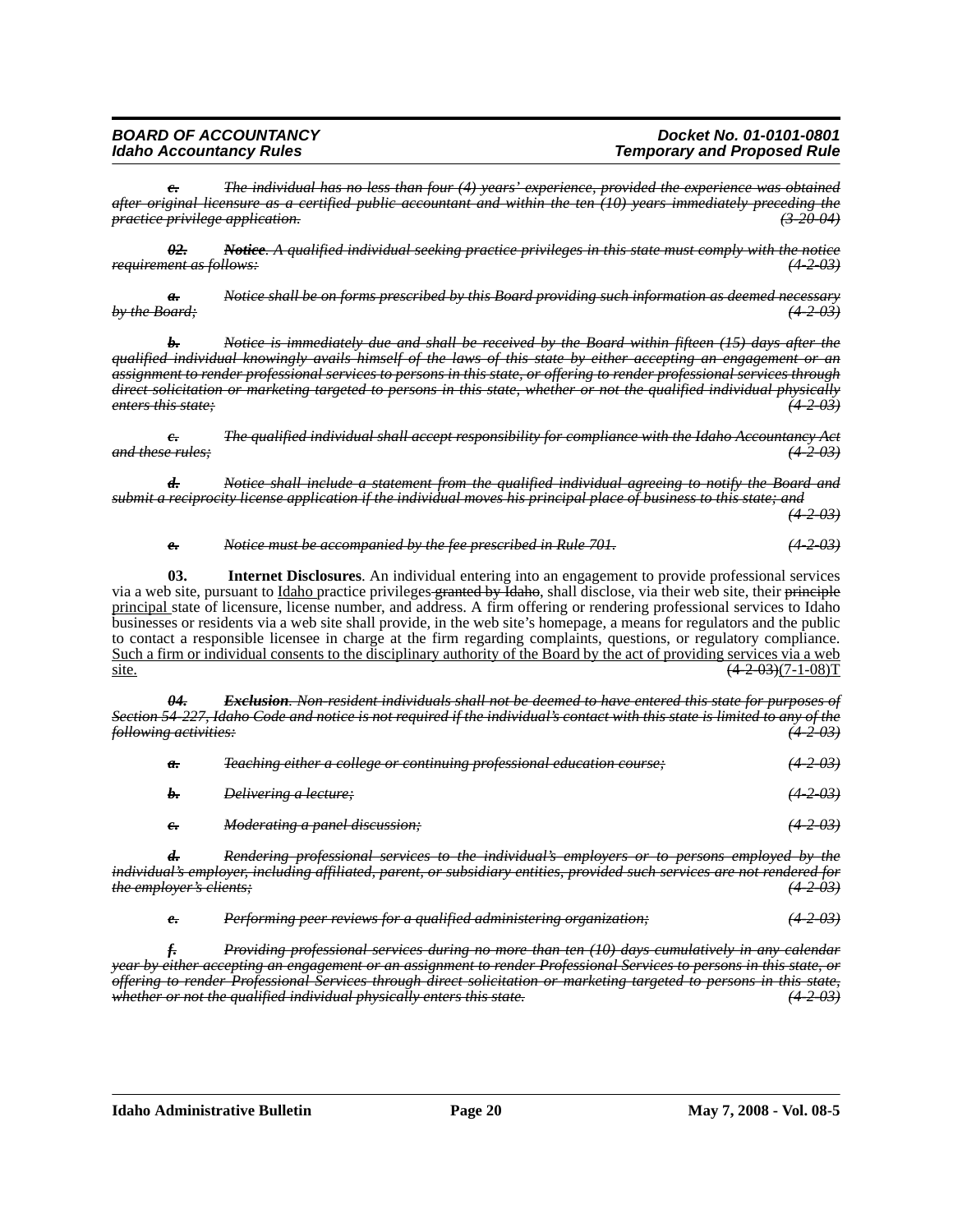## *(BREAK IN CONTINUITY OF SECTIONS)*

#### **402. CONFIDENTIAL CLIENT INFORMATION (RULE 402).**

**01. Confidentiality**. A licensee shall not voluntarily disclose any confidential client information obtained in the course of performing professional services, unless the licensee has obtained the specific consent of the client, or of such client's heirs, successors or personal representatives, or others legally authorized to give such consent on behalf of the client. (4-2-03)

**02.** Exemptions. Nothing in these rules shall affect a licensee's obligation to comply with a validly issued subpoena or summons enforceable by order of a court. Nor shall it be construed as prohibiting the disclosure of information that is required to be disclosed:  $\left(\frac{4-2-03}{7-1-08}\right)$ 

|        | a. | In reporting on the examination of financial statements;                                             | $(4-2-03)$                          |
|--------|----|------------------------------------------------------------------------------------------------------|-------------------------------------|
|        | b. | In investigations by the Board or other accounting regulatory agency;                                | $\frac{(+2-03)(7-1-08)T}{+(-1-08)}$ |
|        | c. | In ethical investigations conducted in private professional organizations;                           | $(4-2-03)$                          |
|        | d. | In the course of peer reviews;                                                                       | $(4-2-03)$                          |
| basis; | e. | To other persons active in the organization performing services for that client on a need to know    | $(4-2-03)$                          |
| or     | f. | To persons in the entity who need this information for the sole purpose of assuring quality control; | $(4-2-03)$                          |
|        | g. | By any act of law.                                                                                   | $(4-2-03)$                          |

**03. Disciplinary Proceedings**. Members of the Board and investigative officers shall not disclose any confidential client information which comes to their attention from licensees in disciplinary proceedings or otherwise in carrying out their responsibilities, except that they may furnish such information to an investigative or disciplinary body as described in Rule 400. (4-2-03) body as described in Rule 400.

## *(BREAK IN CONTINUITY OF SECTIONS)*

#### **500. BASIC REQUIREMENTS (RULE 500).**

A licensee seeking active license renewal shall show that he has completed no less than eighty (80) hours of CPE, of which at least four  $(4)$  hours must be ethics CPE, during the two  $(2)$  calendar years immediately preceding the date the reporting form is required, with a minimum of thirty (30) hours in any one (1) calendar year, and a maximum of fifty (50) hours recorded in any one (1) calendar year. The licensee shall demonstrate participation in a program of learning that meets the requirements prescribed in Rule 503. New, reciprocal, reinstated, or re-entered active licensees must complete the two (2) hour course on state-specific ethics for Idaho during the first calendar year that the license is issued.  $(4-2.03)(7-1.08)$ T the license is issued.

#### **501. WHO MUST COMPLY (RULE 501).**

*01. Licensees*. Certified public accountants and licensed public accountants must comply with these equation requirements to maintain an active license.  $(4-2.03)(7-1.08)$ continuing education requirements to maintain an active license.

*02. Practice Privileges. Individuals granted practice privileges, who are applying for renewal of those privileges in this state, shall be determined to have met the CPE requirements of Subchapter F by meeting the CPE requirements in the state of the individual's principal place of business.* 

**Idaho Administrative Bulletin Page 21 May 7, 2008 - Vol. 08-5**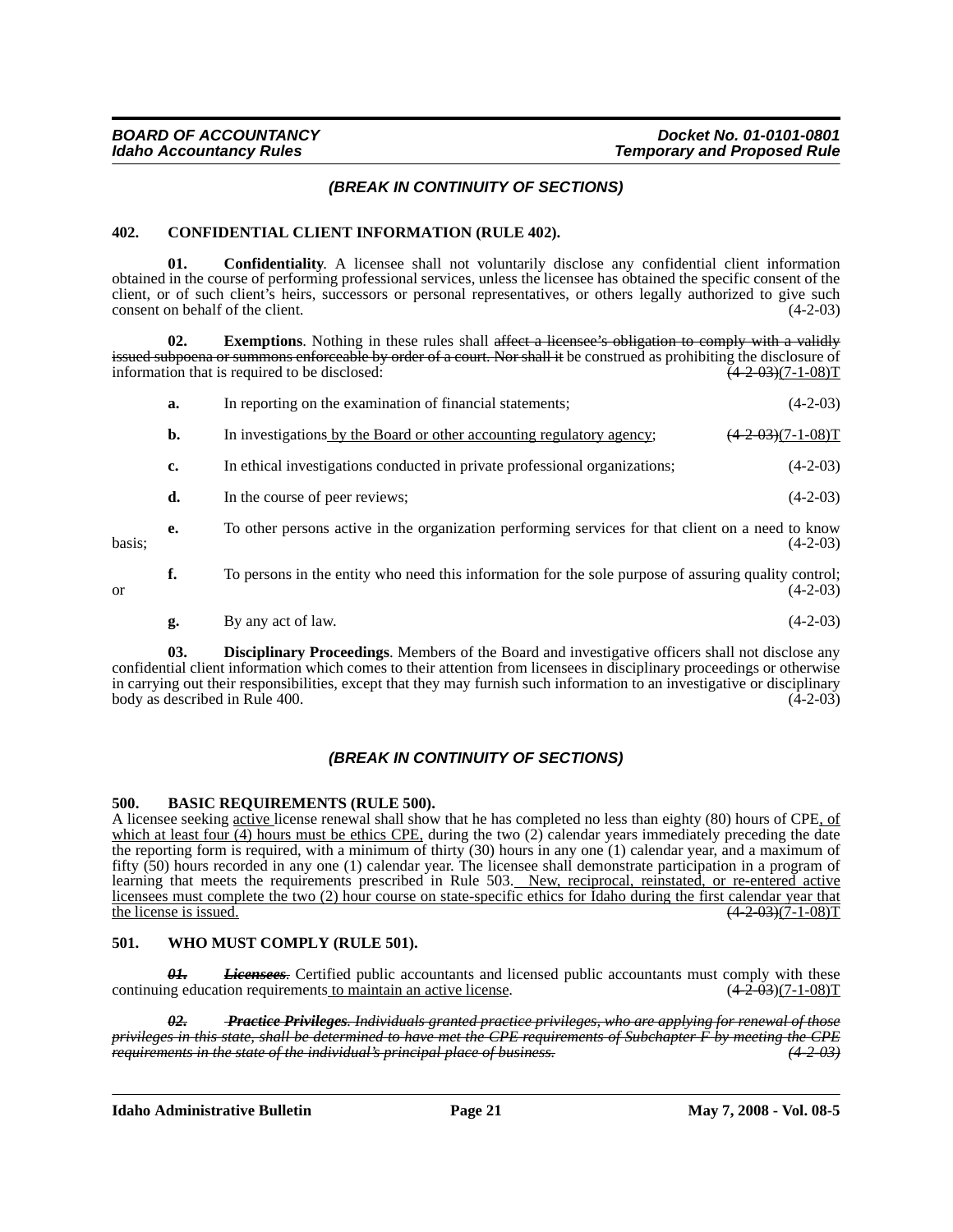| <b>BOARD OF ACCOUNTANCY</b>    | Docket No. 01-0101-0801            |
|--------------------------------|------------------------------------|
| <b>Idaho Accountancy Rules</b> | <b>Temporary and Proposed Rule</b> |

*a. Individuals filing for renewal of practice privileges shall sign a statement, on a form provided by the Board, of their compliance with the CPE requirements in the state of the individual's principal place of business. (4-2-03)*

*b. If the state of said individual's principal place of business has no CPE requirements, the individual must comply with all CPE requirements of this state. (4-2-03)*

#### **502. EXCEPTIONS, EXTENSIONS, AND EXEMPTIONS (RULE 502).**

**01. Exceptions and Extensions**. The Board may make exceptions to the CPE requirements or grant extensions of time for completion of the CPE requirements, where reasons of health as certified by a medical doctor prevent compliance by the licensee, or other good cause exists. (4-2-03)

Licensees asking for exceptions or extensions under these conditions must apply annually on the reporting form for the year in which the extension or exemption is sought, and within the time period set for CPE reporting, stating the reasons for asking for such exception or extension. Any licensee failing to file a timely application shall be subject to the late fee prescribed in Rule 703, in addition to any additional proceeding that may be instituted for violation of these rules. (4-2-03)

**b.** A penalty of no more than fifty percent (50%) of the hours a licensee is short in meeting the calendar year CPE requirement may be assessed for extensions. In such cases, the licensee shall be required to complete the CPE hours and any assessed penalty no later than May 31. The penalty for non-compliance with ethics CPE is to obtain the mandatory hours of ethics CPE plus fifty (50) percent penalty hours in ethics CPE prior to May 31. The penalty for non-compliance with state-specific ethics for Idaho is to complete the course plus fifty (50) percent penalty hours in ethics CPE prior to May 31.  $(4-2.03)(7-1.08)$ T

**02. Exemptions for Inactive or Retired**. Licensees who elect inactive or retired status shall be exempt CPE requirements provided that: (3-20-04) from any CPE requirements provided that:

**a.** The licensees do not perform or offer to perform for the public services involving:  $(4-2-03)$ 

i. The use of accounting or auditing skills including the issuance of reports on financial statements, or of management advisory, financial advisory or consulting services; or (4-2-03)

ii. The preparation of tax returns, or the furnishing of advice on tax matters as a licensee. (4-2-03)

**b.** Licensees granted such exemption must place the word "inactive" adjacent to their CPA or LPA title on any business card, letterhead or any other document or device. The Board shall issue a wall certificate for public display that indicates the license is inactive; (4-2-03)

**c.** Those individuals who are inactive and have reached sixty (60) years of age may substitute the word "retired" for the word "inactive"; (4-2-03)

**d.** Licensees granted the exemption as either "inactive" or "retired" shall annually pay the license renewal fee as prescribed in Rule 701; and (4-2-03)

**e.** Licensees granted the exemption must comply with a return to active status competency requirement as set out in Rule 510 before they may discontinue use of the word "inactive" or "retired" in association with their CPA or LPA title. (4-2-03)

## *(BREAK IN CONTINUITY OF SECTIONS)*

## **506. REPORTING, CONTROLS AND LATE FEES (RULE 506).**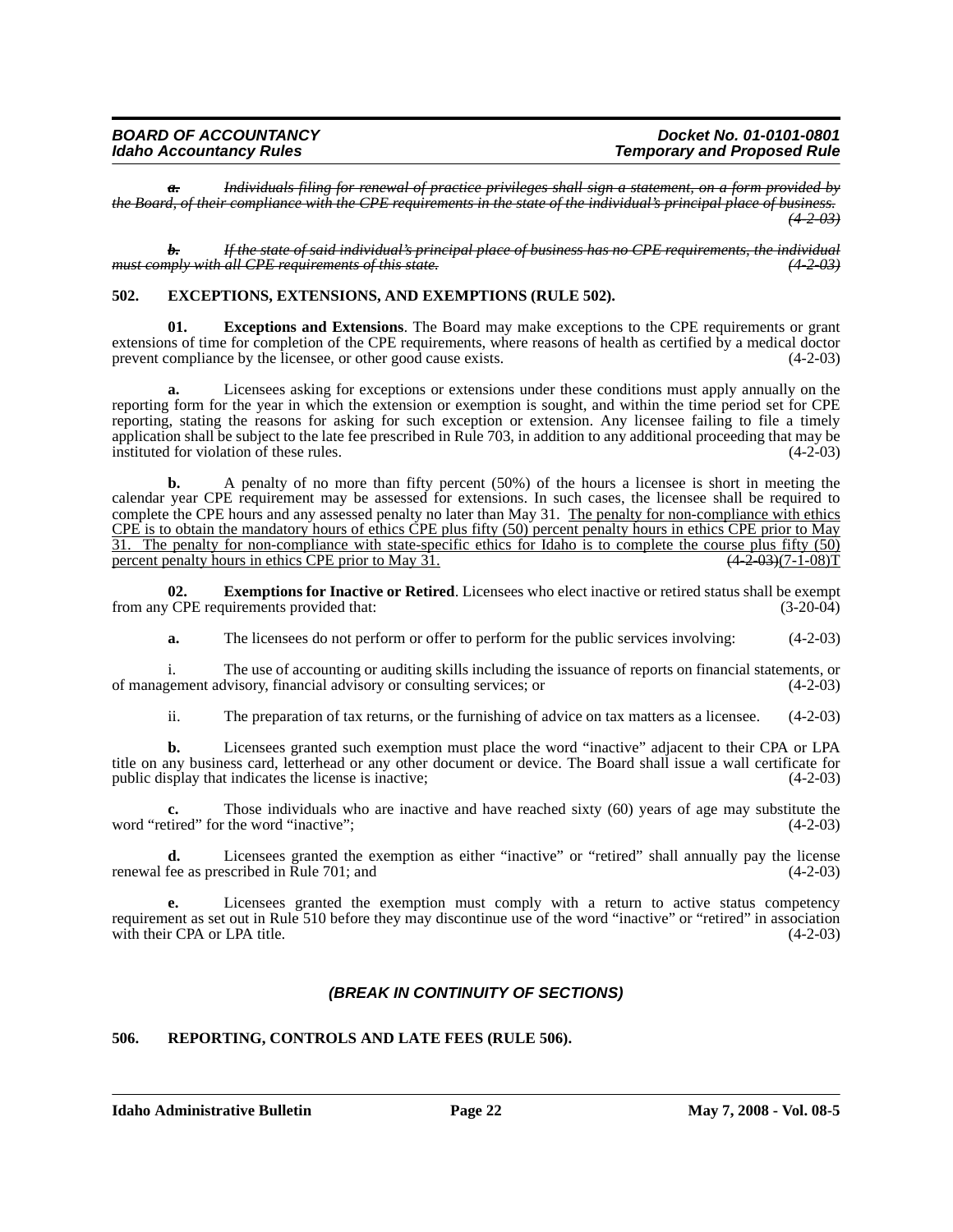| <b>BOARD OF ACCOUNTANCY</b>    | Docket No. 01-0101-0801            |
|--------------------------------|------------------------------------|
| <b>Idaho Accountancy Rules</b> | <b>Temporary and Proposed Rule</b> |

**01. Reporting**. No later than January 31 of each year, individuals renewing their licenses must provide reporting form either: (4-2-03) a signed reporting form either:

**a.** Applying for exception, extension, or exemption under Rule 502; or (4-2-03)

**b.** Disclosing the following information pertaining to the educational programs submitted for tion under this rule:  $(4-2-03)$ qualification under this rule:

| i.      | Sponsoring organization;                    | $(4-2-03)$ |
|---------|---------------------------------------------|------------|
| $ii$ .  | Instructor's name:                          | (4203)     |
| iii.ii. | Location of program;                        | $(4-2-03)$ |
| iv.iii. | Title of program or description of content; | $(4-2-03)$ |
| V.1V.   | Dates attended;                             | $(4-2-03)$ |
| V1. V.  | Hours of credit claimed; and                | $(4-2-03)$ |

 $v$ ii. Any other information as may be called for to verify they have met the requirements for tion in a program of CPE as set forth the Rule 503. participation in a program of CPE as set forth the Rule  $503$ .

**02. Controls**. The Board shall review the signed reporting forms submitted by licensees, which are subject to formal verification. If a licensee submits a reporting form and it is not approved, the licensee shall be notified and administrative action shall be taken pursuant to Rules 507 through 509. (4-2-03) notified and administrative action shall be taken pursuant to Rules 507 through 509.

Late Fees. Until the licensee files the reporting form with supporting documentation, pays the fee for late filing as prescribed in Rule 703 and the license renewal fee, and any other penalty the Board may impose, a license will not be issued. (4-2-03)

## *(BREAK IN CONTINUITY OF SECTIONS)*

#### **510. NEW LICENSEES, RECIPROCITY, REINSTATEMENT AND RE-ENTRY (RULE 510).**

**01.** New Licensees. A new licensee will be required to comply with the CPE requirement beginning January 1st of the calendar year following the year in which the license was granted. The new licensee shall file the annual CPE reporting form, indicating that the licensee has completed the two  $(2)$  hour course on state-specific ethics for Idaho and is otherwise exempt from obtaining CPE hours during the first year of licensure. The licensee shall be required to complete a minimum of thirty (30) hours during the second calendar year of licensure.  $(4-2-03)(7-1-08)T$ 

**02. Reciprocity**. An individual who holds a valid and unrevoked certified public accountant license issued by any state, or comparable certificate or degree issued by any foreign country, and who receives a license to practice in this state, will be required to comply with the CPE requirement beginning January 1st of the calendar year following issuance of the license. The new licensee shall file the annual CPE reporting form, indicating the licensee has completed a two (2) hour course on Idaho's statutes and rules and is otherwise exempt from obtaining CPE hours during the first year of licensure. The licensee shall be required to complete a minimum of thirty (30) hours during the second calendar year of licensure. *(4-2-03)*(7-1-08)T

**03. Reinstatement**. An individual whose license has lapsed under Rule 301 shall complete no less than eighty (80) hours of CPE, of which at least four (4) hours must be in ethics CPE, during the twelve (12) months immediately prior to applying for reinstatement of an active license. The state-specific ethics for Idaho may constitute two (2) of the four (4) hours of ethics CPE. The applicant shall be required to identify and complete a program of learning designed to demonstrate the currency of the applicant's competencies directly related to his area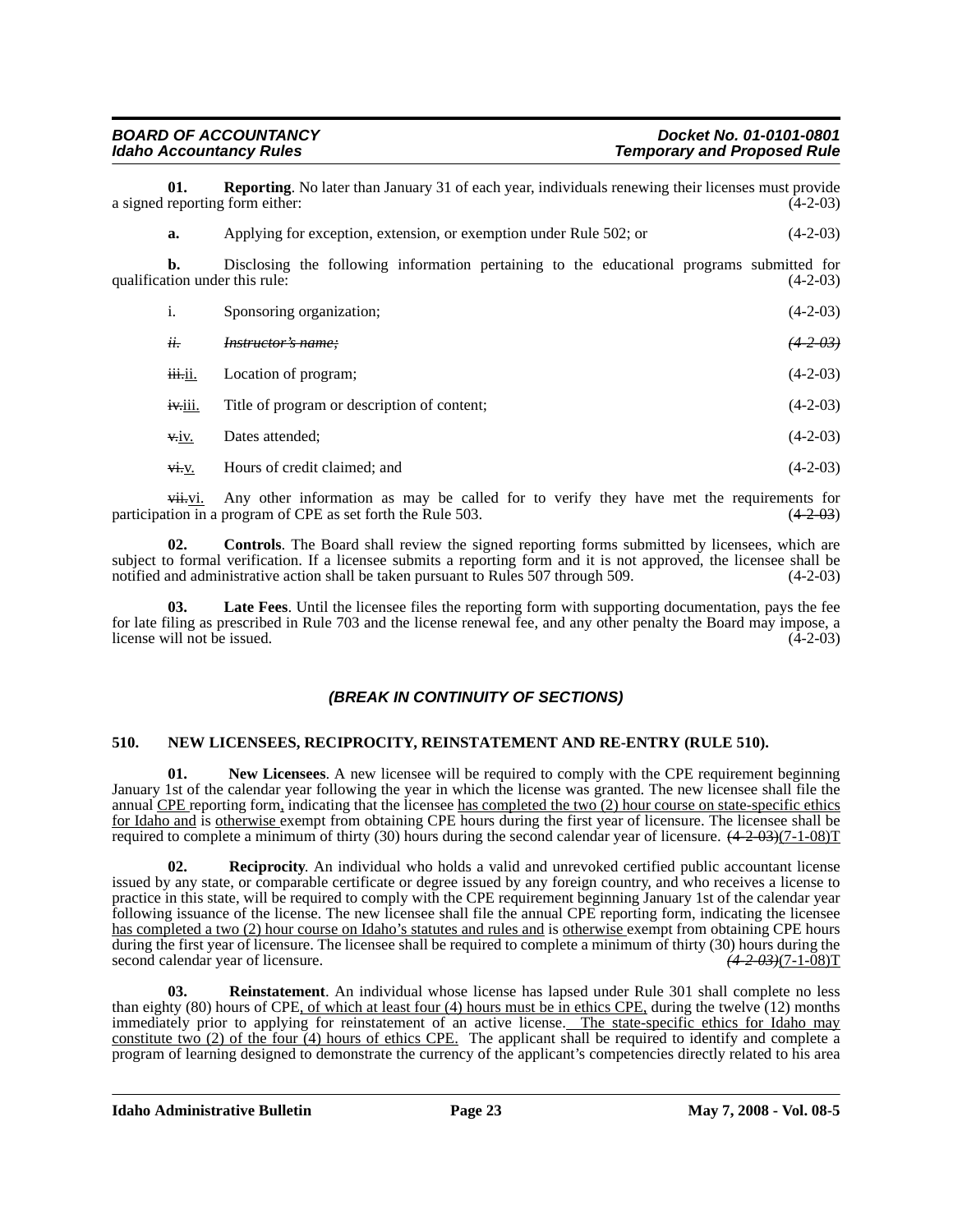| <b>BOARD OF ACCOUNTANCY</b>    | Docket No. 01-0101-0801            |
|--------------------------------|------------------------------------|
| <b>Idaho Accountancy Rules</b> | <b>Temporary and Proposed Rule</b> |

of service. The licensee shall file the annual CPE reporting form, indicating the licensee has completed the two (2) hour course on state-specific ethics for Idaho and is otherwise exempt from obtaining CPE hours during the first year of licensure. An individual whose license lapsed under Rule 301 applying for reinstatement of an inactive or retired license is not required to meet a CPE requirement. The applicant shall pay the license reinstatement fee prescribed in Rule 701 and shall have met the reinstatement requirements of Section 54-211, Idaho Code.  $\left(3\right.20\right$ Rule 701 and shall have met the reinstatement requirements of Section 54-211, Idaho Code.

**04. Re-Entry from Inactive or Retired Status**. A licensee, granted an exemption from the CPE requirement under Rule 502, may discontinue use of the word "inactive" or "retired" in association with the CPA or LPA title upon showing that the licensee has completed no less than eighty (80) hours of CPE, of which at least four (4) hours must be in ethics CPE, during the twelve (12) months immediately prior to applying for return to active status. The state-specific ethics for Idaho may constitute two (2) of the four  $(4)$  hours of ethics CPE. The licensee shall be required to identify and complete a program of learning designed to demonstrate the currency of the licensee's competencies directly related to the licensee's area of service. The licensee shall file the annual CPE reporting form, indicating the licensee has completed the two (2) hour course on state-specific ethics for Idaho and is otherwise exempt from obtaining CPE hours during the first year of licensure. The licensee shall pay the annual license renewal fee prescribed in Rule 701. If a licensee applies for re-entry during a license period and has already paid the fee for an inactive or retired license, the licensee is required to pay the difference between the cost of an inactive or retired license and the annual license renewal fee.  $(4-2-03)(7-1-08)T$ 

## *(BREAK IN CONTINUITY OF SECTIONS)*

## **600. PURPOSE OF FIRM REGISTRATION AND PEER REVIEW (RULE 600).**

The purpose of the program is to monitor compliance with applicable accounting and auditing standards adopted by generally recognized standard setting bodies. The program shall emphasize appropriate education programs or remedial procedures which may be recommended or required where the firm does not comply with appropriate professional standards. In the event a firm is unwilling or unable to comply with professional standards, or a firm's failure to comply with professional standards is so egregious as to warrant continuing action, the Board shall take appropriate action to protect the public interest as authorized by Section 54-219, Idaho Code. The information discovered solely as a result of a firm's peer review shall not be grounds for suspension or revocation of a license.  $\left(\frac{4-2-03}{7-1-08}\right)$ 

## *(BREAK IN CONTINUITY OF SECTIONS)*

#### **602. PEER REVIEW PROGRAM PARTICIPATION (RULE 602).**

**01.** Participation. Any firm that issues reports on accounting and auditing engagements, including audits, reviews, compilations, and prospective financial information shall participate. A licensee who issues compilation reports through any form of business other than a firm shall participate in the peer review program. Such licensees must meet the requirements for registration and peer review as set forth in Subchapter G. (4-2-03)

**02.** Practice Privileges. Individuals applying for with practice privileges in Idaho shall comply with the peer review requirements in the state of their principal place of business. The licensee must comply with the peer review requirements of this state, if the state of the licensee's principal place of business has no peer review<br>requirement.  $(4.2 \text{ } 0.9)(7-1-0.8)$ T  $(4-2-03)(7-1-08)T$ 

## *(BREAK IN CONTINUITY OF SECTIONS)*

## **607. ADMINISTERING ORGANIZATIONS (RULE 607).**

This section shall not require any licensee of a firm to become a member of any administering organization. Qualified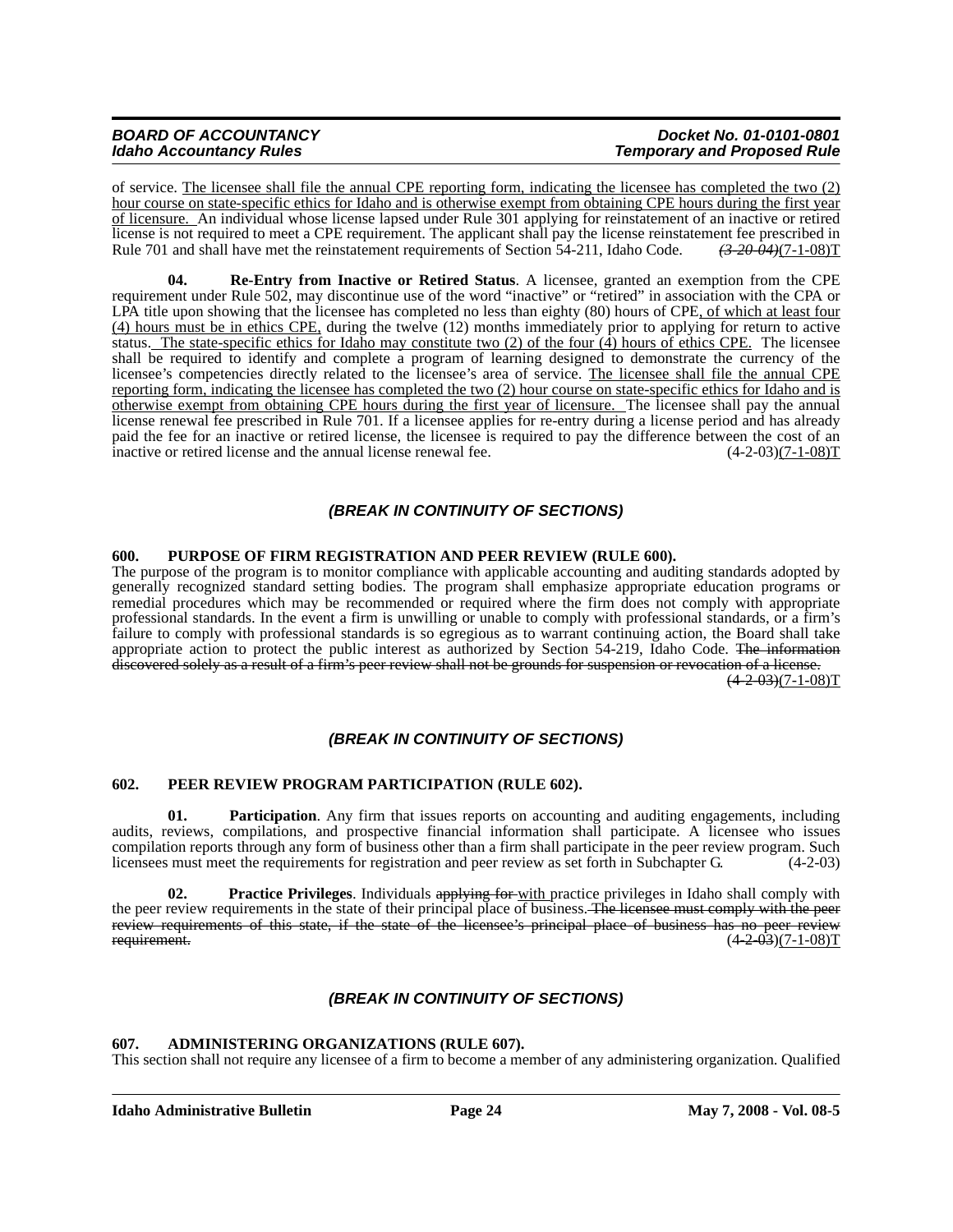administering organizations which register with, and are approved by the Board based on their adherence to the AICPA Peer Review minimum standards, shall include the: (4-2-03) AICPA Peer Review minimum standards, shall include the:

*01. Monitoring Organizations. AICPA practice monitoring organizations such as the Center for Public Company Audit Firms (CPCAF). (4-6-05)*

**0***2***1. Peer Review Program**. Peer review program of the American Institute of Certified Public Accountants (AICPA). (4-2-03)

**0***3***2. State CPA Societies**. State CPA societies fully involved in the administration of the AICPA Peer Review Program and their successor organizations which meet the minimum standards.(4-2-03)

## *(BREAK IN CONTINUITY OF SECTIONS)*

#### **611. OVERSIGHT COMMITTEE** *DUTIES FOR NON-CPCAF* **PROCEDURES FOR MONITORING ADMINISTERING ORGANIZATIONS (RULE 611).**

The oversight procedures to be performed by the committee in monitoring non-CPCAF administering organizations may consist of the following:  $\frac{(4-6.05)(7-1-08)T}{(4-6.05)(7-1-08)}$ 

**01. Visit the Administering Organization Annually**. During such visit, Oversight Committee may:  $(4-2-03)$ 

**a.** Meet with the organization's peer review committee during the committee's consideration of peer review documents. (4-2-03)

**b.** Review the organization's procedures for administering the peer review program.  $(4-2-03)$ 

**c.** Review, on the basis of a random selection, a number of reviews performed by the administering organization. The review shall include, at a minimum, a review of the report on the peer review, the letter of comments (if any), the firm's response to the matters discussed in the letter of comments, the administering organization's acceptance letter outlining any additional corrective or monitoring procedures, and the working papers on the selected reviews. The purpose of review by Oversight Committee is to determine whether the reviews are being conducted and reported on in accordance with the peer review minimum standards. (4-2-03)

**d.** Expand the review of peer review documents if significant deficiencies, problems, or inconsistencies are encountered during the review of the materials. (4-2-03)

**Oversight Report Review.** Alternatively, for those organizations participating in the AICPA oversight program in connection with involved state societies, Oversight Committee may obtain and review the oversight program report to insure that the reviews are being conducted and reported on in accordance with the peer review minimum standards.

**Annual Recommendation**. On the basis of the result of the foregoing procedures, Oversight Committee shall make an annual recommendation to the Board as to the continuing qualifications of the approved administering organizations. (4-2-03)

### **612.** *OVERSIGHT COMMITTEE PROCEDURES FOR THE CPCAF (RULE 612)* **(RESERVED).**

*Where the administering organization is the CPCAF, the Oversight Committee shall review the published annual report of the monitoring organization. The Oversight Committee shall conclude whether the procedures carried out by the monitoring organization and the disclosures contained in the annual report are indicative of an acceptable level of oversight. Based on the results of its review, Oversight Committee shall make an annual recommendation to the Board as to the continuing qualifications of CPCAF as an approved administering organization. (4-6-05)*

**Idaho Administrative Bulletin Page 25 May 7, 2008 - Vol. 08-5**